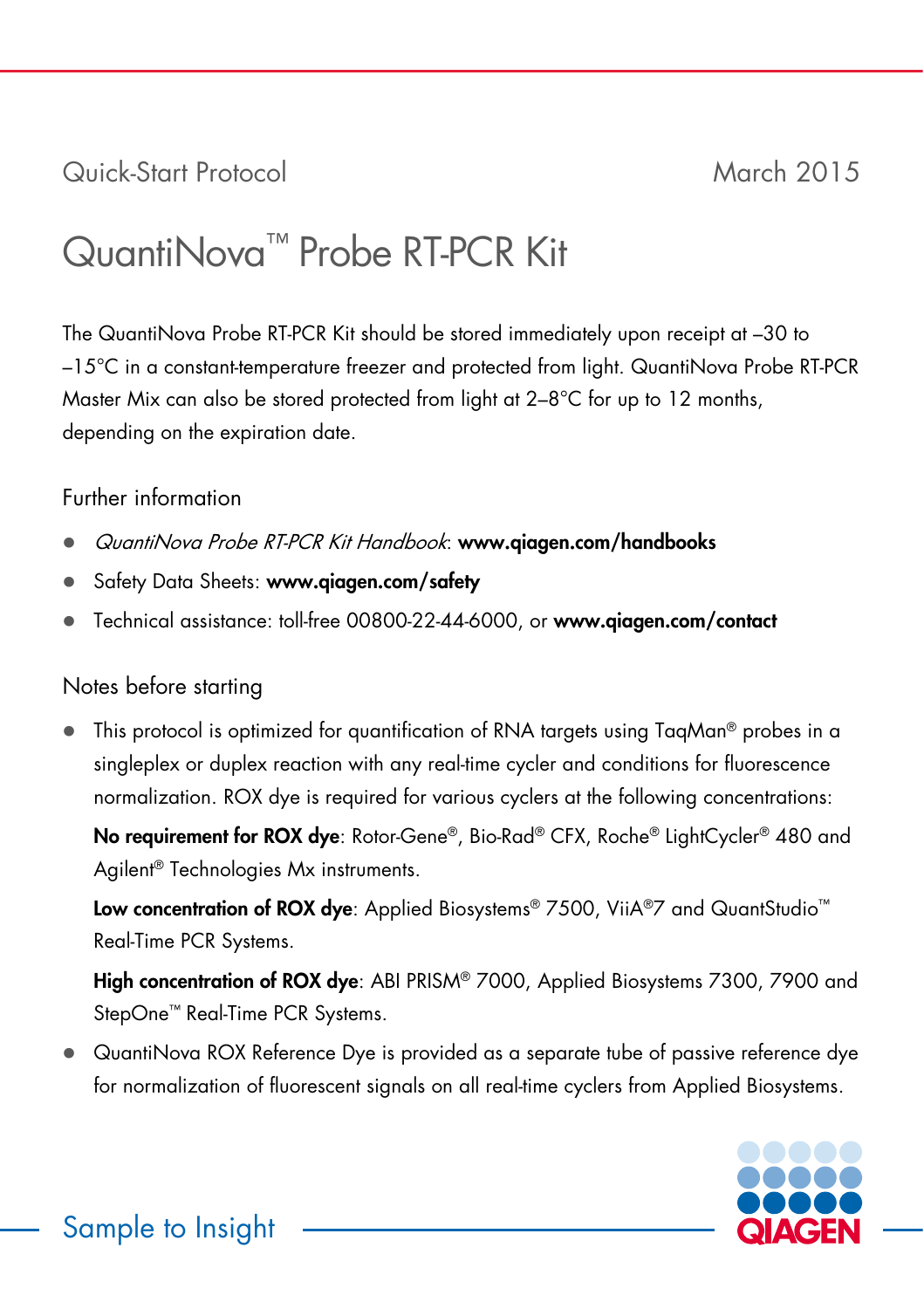ROX dye should be diluted 1:20 for a 1x reaction when using an instrument requiring a high ROX dye concentration. For instruments requiring a low ROX dye concentration, dilute the dye 1:200.

- The QuantiNova Probe RT Mix contains HotStarRT-Script Reverse Transcriptase, for heat mediated activation of the reverse-transcription step; an RNase Inhibitor; and a DNase, for removing more than 90% of residual gDNA in the RNA preparation.
- The reference dye in QuantiNova Yellow Template Dilution Buffer allows tracking of pipetted samples in the qRT-PCR. When template is added to the blue QuantiNova Probe RT-PCR Master Mix, the color changes from blue to green. The use of this buffer is optional. It is provided as a 100x concentrate and should be diluted (using water) to obtain a 1x final concentration within the sample. To generate a template dilution series (e.g., for absolute quantification or determination of PCR efficiency), dilute the 100x concentrate (using template and water) to obtain a final concentration of 1x QuantiNova Yellow Template Dilution Buffer. The buffer does not affect the sample stability and qPCR.
- For the highest efficiency in real-time RT-PCR using TaqMan probes, amplicons should ideally be 60–150 bp in length.
- Before performing duplex analyses, choose suitable combinations of reporter dyes and quenchers that are compatible with the detection optics of your real-time cycler. We strongly recommend using non-fluorescent quenchers.
- Always start with the cycling conditions and primer concentrations specified in this protocol.
- $\bullet$  The PCR section of the RT-PCR protocol must start with an initial incubation step of 5 min at 95°C to activate the QuantiNova DNA Polymerase.
- For ease of use, we recommend preparing a 20x primer–probe mix containing targetspecific primers and probes for each target. A 20x primer–probe mix consists of 16 μM forward primer, 16 μM reverse primer and 4 μM probe in TE buffer. Alternatively, it may be preferable to prepare the reaction mix with separate primer and probe solutions.
- The QuantiNova Internal Control RNA (QN IC RNA) is an internal amplification control used to test successful reverse transcription/amplification. It is intended to report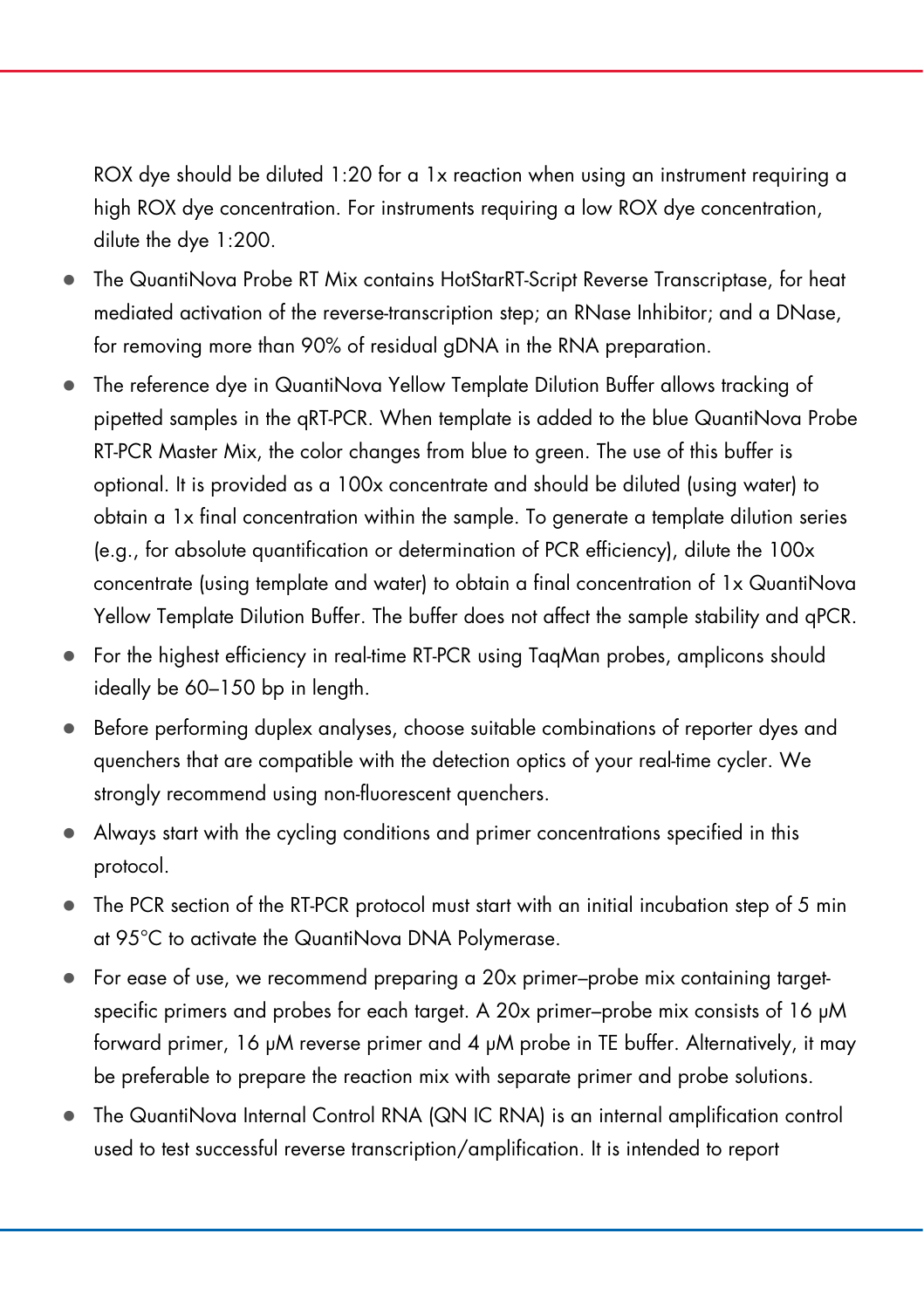instrument or chemistry failures, errors in assay setup and the presence of inhibitors. It is detected as a 200 bp internal control (IC) in the yellow channel on the Rotor-Gene Q or in the VIC®/HEX dye channel on other real-time PCR instruments, using the QuantiNova IC Probe Assay (cat. no. 20581). Before use, add 180 μl (or 900 μl) of RNase-free water to 20 μl (or 100 μl) of QN IC RNA provided in the kit and mix thoroughly by vortexing.

- 1. Thaw QuantiNova Probe RT-PCR Master Mix, QuantiNova Yellow Template Dilution Buffer, template RNA, QuantiNova Internal Control RNA (optional), primers, probes, QN ROX Reference Dye (if required) and RNase-free water. Mix the individual solutions.
- 2. Prepare a reaction mix according to Table 1. Due to the 2-phase hot start of both the RT and the PCR reactions, it is not necessary to keep samples on ice during reaction setup or while programming the real-time cycler.

| Component                                                                          | 96-well block, Rotor-Gene       | 384-well block    | <b>Final concentration</b>                                                         |
|------------------------------------------------------------------------------------|---------------------------------|-------------------|------------------------------------------------------------------------------------|
| 2x Probe RT-PCR Master Mix                                                         | $10 \mu$                        | $5 \mu$           | 1x                                                                                 |
| <b>QN ROX Reference Dye</b><br>(AB instruments only)                               | $1 \mu$ /0.1 $\mu$ <sup>*</sup> | $0.5$ µl/0.05 µl* | 1x                                                                                 |
| <b>QN Probe RT-Mix</b>                                                             | $0.2$ pl                        | $0.1$ pl          | 1x                                                                                 |
| 20x primer-probe mix 1                                                             | $1 \mu$                         | $0.5$ pl          | 0.8 µM forward primer 1<br>0.8 µM reverse primer 1<br>0.2 µM TaqMan probe 1        |
| 20x primer-probe mix $2^{\dagger}$<br>(or QuantiNova IC Probe Assay <sup>t</sup> ) | 1 µl                            | $0.5$ $\mu$       | $0.8$ $\mu$ M forward primer 2<br>0.8 µM reverse primer 2<br>0.2 µM TaqMan probe 2 |
| <b>QN IC RNA (optional)</b>                                                        | $1 \mu$                         | $1 \mu$           | 1x                                                                                 |
| RNase-free water                                                                   | Variable                        | Variable          |                                                                                    |
| Template RNA (added at step 4)                                                     | Variable                        | Variable          | $\leq$ 400 ng/reaction                                                             |
| <b>Total reaction volume</b>                                                       | $20$ $\mu$                      | ار 10             |                                                                                    |

Table 1. Reaction mix setup

\*Results in a 1:20 dilution for high ROX dye cyclers (i.e., ABI PRISM 7000, Applied Biosystems 7300, 7900 and StepOne Real-Time PCR Systems) and a 1:200 dilution for low-ROX dye cyclers (i.e., Applied Biosystems 7500 and ViiA7 Real-Time PCR Systems) in the final 1x reaction.

† If using the QN IC RNA to monitor RT-PCR amplification, please add 2 μl or 1 μl of the 10x QuantiNova IC Probe Assay.